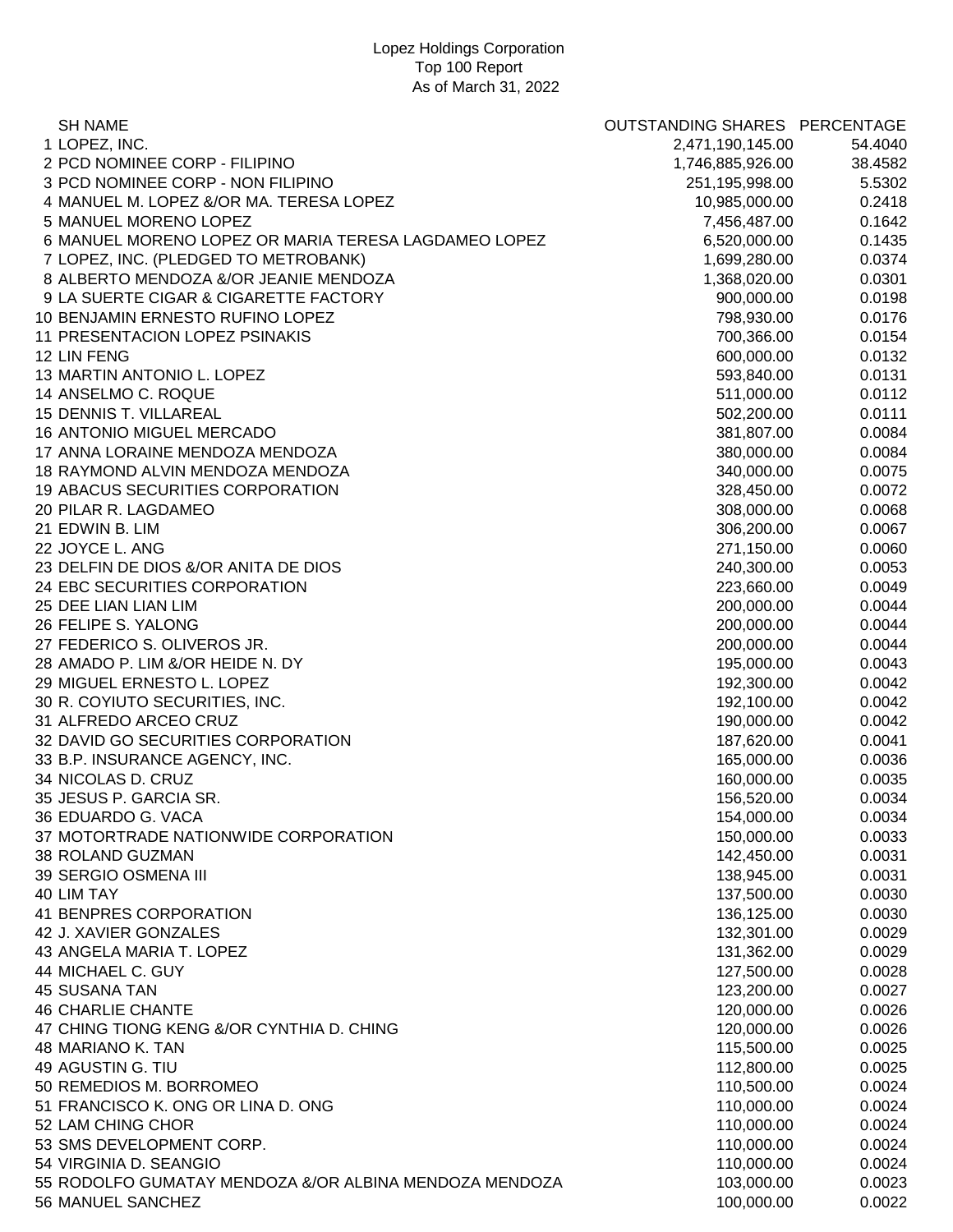| 57 DBP-MERCHANT BANKING GROUP                              | 100,000.00 | 0.0022 |
|------------------------------------------------------------|------------|--------|
| 58 ARMAND V. FABELLA                                       | 100,000.00 | 0.0022 |
| 59 JOHN B. MEANY                                           | 100,000.00 | 0.0022 |
| 60 JOHN T. LAO                                             | 100,000.00 | 0.0022 |
| 61 VALENTIN UY                                             | 100,000.00 | 0.0022 |
| 62 MARIA CONSUELO N. LOPEZ                                 | 100,000.00 | 0.0022 |
| 63 UCPB SECURITIES, INC.                                   | 100,000.00 | 0.0022 |
| 64 JOSE ROBERTO L. CUAYCONG &/OR TERESA PAULA C. JALANDONI | 96,400.00  | 0.0021 |
| 65 JOSE MICHAEL A. CAMELLO                                 | 94,300.00  | 0.0021 |
| 66 MANUEL E. MONTINOLA                                     | 92,477.00  | 0.0020 |
| 67 ALBERTO MENDOZA &/OR LAWRENCE MENDOZA                   | 92,400.00  | 0.0020 |
| 68 JOSE ROBERTO L. CUAYCONG &/OR JOSE MIGUEL A. CUAYCONG   | 92,200.00  | 0.0020 |
| 69 TEODORO G. BERNARDINO                                   | 88,000.00  | 0.0019 |
| 70 JOHN L. LAO                                             | 88,000.00  | 0.0019 |
| 71 ZOILO S. HO JR.                                         | 85,903.00  | 0.0019 |
| 72 MANUEL U. AGUSTINES                                     | 82,500.00  | 0.0018 |
| 73 LEOPOLDO J. POSADAS JR.                                 | 82,500.00  | 0.0018 |
| 74 PEDRO S. COJUANGCO                                      | 78,100.00  | 0.0017 |
| 75 MARIA LOURDES P. TUASON                                 | 78,100.00  | 0.0017 |
| 76 EMILY R. VARUA                                          | 77,000.00  | 0.0017 |
| 77 BETTY TIU SY                                            | 77,000.00  | 0.0017 |
| 78 MANILA MAHOGANY MARKETING CORPORATION                   | 77,000.00  | 0.0017 |
| 79 MANILA CORDAGE COMPANY                                  | 77,000.00  | 0.0017 |
| 80 METROPOLITAN BANK & TRUST COMPANY                       | 76,000.00  | 0.0017 |
| 81 CTBC T/A # 5C-069                                       | 74,483.00  | 0.0016 |
| 82 HMR ENTERPRISES INC.                                    | 71,500.00  | 0.0016 |
| 83 GUAT TIOC CHUNG                                         | 70,000.00  | 0.0015 |
| 84 MARIANO KATIGBAK TAN                                    | 69,300.00  | 0.0015 |
| 85 AIL GURNAMAL                                            | 67,700.00  | 0.0015 |
| 86 MA. ANNA R. REYES                                       | 66,000.00  | 0.0015 |
| 87 ELENA J. GOLEZ                                          | 65,912.00  | 0.0015 |
| 88 ANTONIO Y. LIM                                          | 65,320.00  | 0.0014 |
| 89 REGINA PAZ L. ROY                                       | 63,100.00  | 0.0014 |
| 90 HENRY ANG KHO                                           | 63,000.00  | 0.0014 |
| 91 TRANS-SERVICE CORPORATION                               | 62,700.00  | 0.0014 |
| 92 SHARON G. CUNETA                                        | 62,700.00  | 0.0014 |
| 93 CIRIACO R., ALFELOR                                     | 62,700.00  | 0.0014 |
| 94 HENRY LEE & EDMOND LEE                                  | 61,600.00  | 0.0014 |
| 95 INSURANCE BUILDERS, INC.                                | 61,600.00  | 0.0014 |
| 96 RICHARD TAN &/OR SUSANA TAN                             | 61,600.00  | 0.0014 |
| 97 TAN SHIN TIU &/OR SUSANA TAN                            | 61,600.00  | 0.0014 |
| 98 STRONGHOLD INSURANCE COMPANY                            | 60,500.00  | 0.0013 |
| 99 GLORIA GARCIA                                           | 60,500.00  | 0.0013 |
| 100 ANNABELLE ABOITIZ                                      | 60,060.00  | 0.0003 |
|                                                            |            |        |

TOTAL 4,512,747,237.00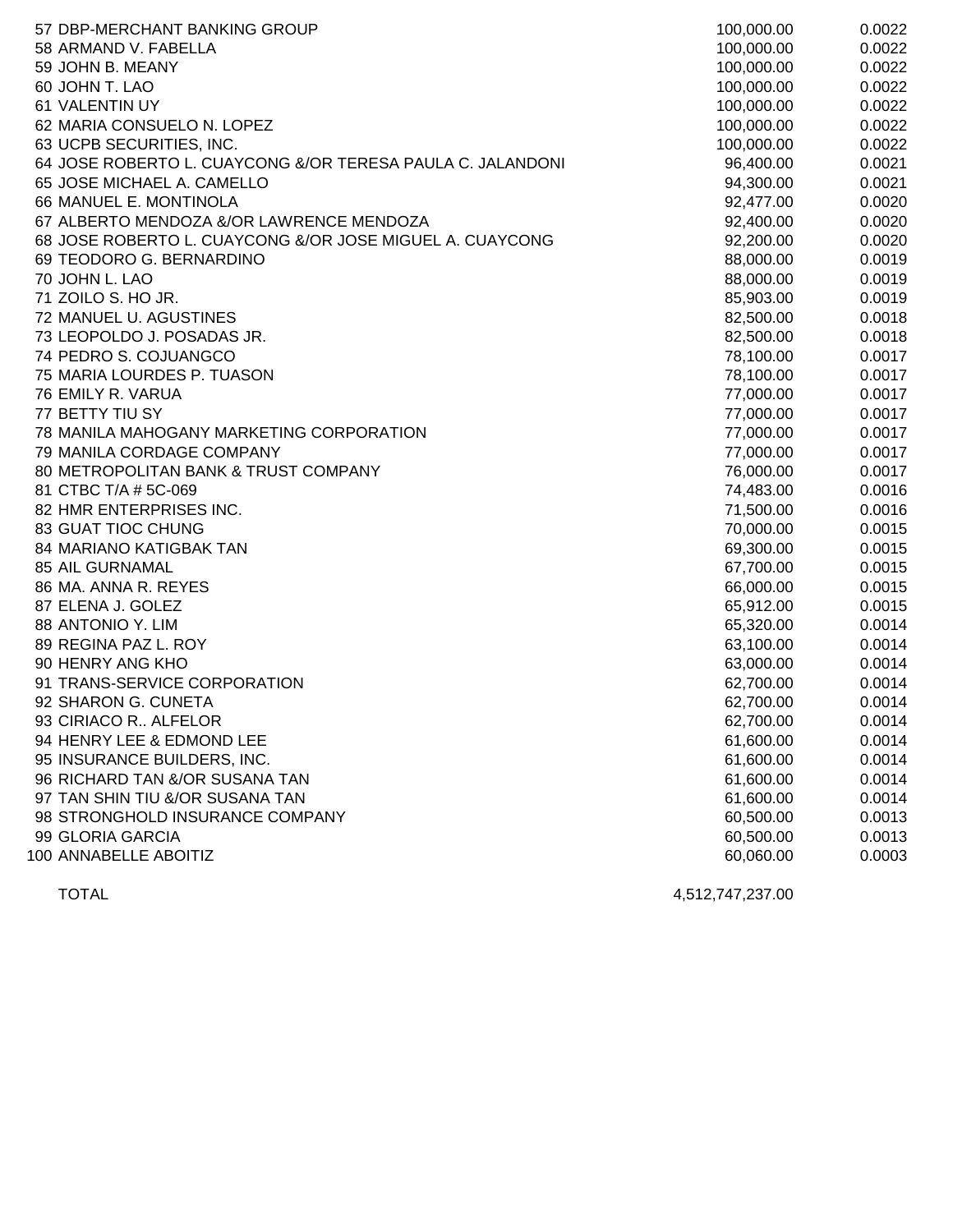## **OUTSTANDING BALANCES FOR A SPECIFIC COMPANY**

## Company Code - LPZ000000000

| Business Date: March 31 2022                                 |                 |
|--------------------------------------------------------------|-----------------|
| <b>BPNAME</b>                                                | <b>HOLDINGS</b> |
| <b>BDO SECURITIES CORPORATION</b>                            | 790,330,244     |
| PHILIPPINE EQUITY PARTNERS, INC.                             | 259,802,290     |
| CITIBANK N.A.                                                | 208,649,680     |
| THE HONGKONG AND SHANGHAI BANKING CORP. LTD. -CLIENTS' ACCT. | 108,076,368     |
| PAPA SECURITIES CORPORATION                                  | 99,348,056      |
| HDI SECURITIES, INC.                                         | 88,743,160      |
| STANDARD CHARTERED BANK                                      | 51,591,763      |
| MERCANTILE SECURITIES CORP.                                  | 44,513,610      |
| <b>TOWER SECURITIES, INC.</b>                                | 36,418,206      |
| COL Financial Group, Inc.                                    | 36,117,430      |
| QUALITY INVESTMENTS & SECURITIES CORPORATION                 | 33,427,972      |
| F. YAP SECURITIES, INC.                                      | 31,996,623      |
| DAVID GO SECURITIES CORP.                                    | 31,388,350      |
| MAYBANK ATR KIM ENG SECURITIES, INC.                         | 23,567,695      |
| MDR SECURITIES, INC.                                         | 22,778,975      |
| <b>BPI SECURITIES CORPORATION</b>                            | 22,279,853      |
| <b>SB EQUITIES, INC.</b>                                     | 21,737,569      |
| YAO & ZIALCITA, INC.                                         | 15,950,870      |
| ANSALDO, GODINEZ & CO., INC.                                 | 12,258,290      |
| INTRA-INVEST SECURITIES, INC.                                | 10,667,439      |
| <b>ABACUS SECURITIES CORPORATION</b>                         | 10,233,450      |
| STANDARD SECURITIES CORPORATION                              | 8,904,970       |
| FIRST METRO SECURITIES BROKERAGE CORP.                       |                 |
|                                                              | 7,797,170       |
| TRITON SECURITIES CORP.                                      | 6,885,810       |
| DEUTSCHE BANK MANILA-CLIENTS A/C                             | 6,430,718       |
| EVERGREEN STOCK BROKERAGE & SEC., INC.                       | 6,121,150       |
| R. NUBLA SECURITIES, INC.                                    | 5,984,190       |
| <b>RCBC SECURITIES, INC.</b>                                 | 5,455,502       |
| E. CHUA CHIACO SECURITIES, INC.                              | 4,896,750       |
| AB CAPITAL SECURITIES, INC.                                  | 4,520,763       |
| BELSON SECURITIES, INC.                                      | 3,797,517       |
| MERIDIAN SECURITIES, INC.                                    | 3,570,167       |
| SUMMIT SECURITIES, INC.                                      | 3,277,780       |
| <b>SOCIAL SECURITY SYSTEM</b>                                | 3,026,100       |
| YU & COMPANY, INC.                                           | 2,882,631       |
| <b>FIRST ORIENT SECURITIES, INC.</b>                         | 2,830,361       |
| GOVERNMENT SERVICE INSURANCE SYSTEM                          | 2,822,400       |
| IMPERIAL, DE GUZMAN, ABALOS & CO., INC.                      | 2,801,010       |
| <b>IGC SECURITIES INC.</b>                                   | 2,671,985       |
| WEALTH SECURITIES, INC.                                      | 2,580,875       |
| R. COYIUTO SECURITIES, INC.                                  | 2,519,265       |
| EASTERN SECURITIES DEVELOPMENT CORPORATION                   | 2,389,580       |
| S.J. ROXAS & CO., INC.                                       | 1,804,927       |
| ALPHA SECURITIES CORP.                                       | 1,747,170       |
| PREMIUM SECURITIES, INC.                                     | 1,725,280       |
| PHILSTOCKS FINANCIAL INC                                     | 1,712,016       |
| G.D. TAN & COMPANY, INC.                                     | 1,612,090       |
| SOLAR SECURITIES, INC.                                       | 1,501,176       |
| A & A SECURITIES, INC.                                       | 1,416,800       |
| AURORA SECURITIES, INC.                                      | 1,364,090       |
| CTS GLOBAL EQUITY GROUP, INC.                                | 1,342,975       |
| AP SECURITIES INCORPORATED                                   | 1,296,349       |
| <b>GLOBALINKS SECURITIES &amp; STOCKS, INC.</b>              | 1,221,390       |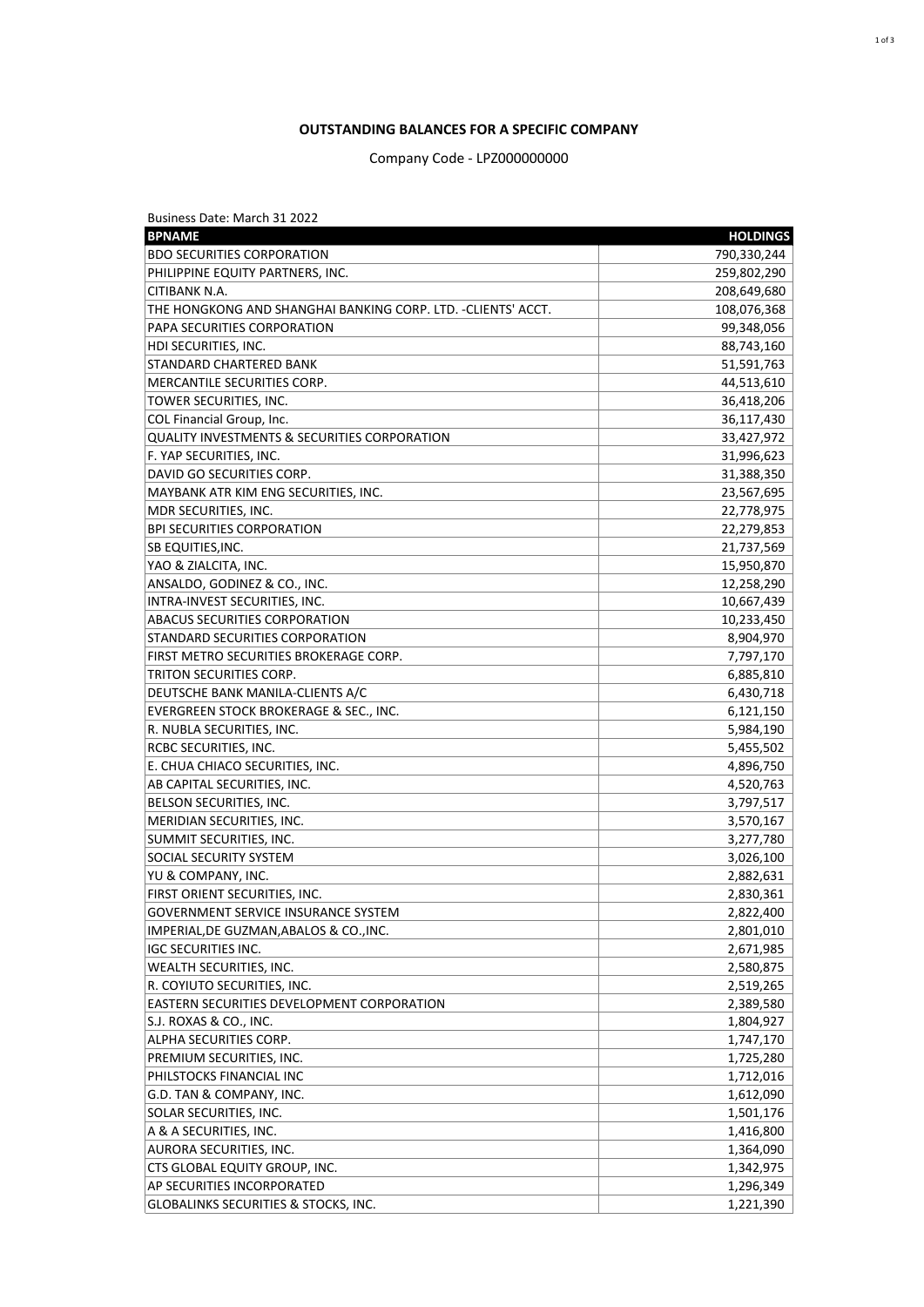| <b>BPNAME</b>                                           | <b>HOLDINGS</b> |
|---------------------------------------------------------|-----------------|
| NEW WORLD SECURITIES CO., INC.                          | 926,119         |
| REGINA CAPITAL DEVELOPMENT CORPORATION                  | 900,147         |
| OPTIMUM SECURITIES CORPORATION                          | 786,048         |
| LUCKY SECURITIES, INC.                                  | 758,130         |
| AB CAPITAL & INVESTMENT CORP. - TRUST & INVESTMENT DIV. | 730,000         |
| <b>GOLDSTAR SECURITIES, INC.</b>                        | 698,500         |
| PNB SECURITIES, INC.                                    | 667,920         |
| AAA SOUTHEAST EQUITIES, INCORPORATED                    | 625,140         |
| UCPB SECURITIES, INC.                                   | 620,100         |
| SARANGANI SECURITIES, INC.                              | 598,725         |
| SunSecurities, Inc.                                     | 588,000         |
| GOLDEN TOWER SECURITIES & HOLDINGS, INC.                | 510,410         |
| CHINA BANK SECURITIES CORPORATION                       | 506,646         |
| LITONJUA SECURITIES, INC.                               | 497,300         |
| RTG & COMPANY, INC.                                     | 454,844         |
| SALISBURY BKT SECURITIES CORPORATION                    | 449,356         |
| <b>MANDARIN SECURITIES CORPORATION</b>                  | 384,374         |
| UNICAPITAL SECURITIES INC.                              | 381,348         |
| TANSENGCO & CO., INC.                                   | 285,100         |
| FIDELITY SECURITIES, INC.                               | 243,700         |
| I. ACKERMAN & CO., INC.                                 | 242,708         |
| STRATEGIC EQUITIES CORP.                                | 222,050         |
| CAMPOS, LANUZA & COMPANY, INC.                          | 208,394         |
| WONG SECURITIES CORPORATION                             | 200,720         |
| I. B. GIMENEZ SECURITIES, INC.                          | 197,918         |
| INVESTORS SECURITIES, INC,                              | 193,230         |
| DA MARKET SECURITIES, INC.                              | 187,320         |
| A. T. DE CASTRO SECURITIES CORP.                        | 185,114         |
| R. S. LIM & CO., INC.                                   | 173,050         |
| WESTLINK GLOBAL EQUITIES, INC.                          | 167,210         |
| ASTRA SECURITIES CORPORATION                            | 162,300         |
| PAN ASIA SECURITIES CORP.                               | 157,510         |
| <b>JSG SECURITIES, INC.</b>                             | 150,020         |
| <b>CUALOPING SECURITIES CORPORATION</b>                 | 142,372         |
| LUYS SECURITIES COMPANY, INC.                           | 138,770         |
| ASIASEC EQUITIES, INC.                                  | 125,583         |
| EAST WEST CAPITAL CORPORATION                           | 92,814          |
| BERNAD SECURITIES, INC.                                 | 90,120          |
| <b>BA SECURITIES, INC.</b>                              | 84,248          |
| DIVERSIFIED SECURITIES, INC.                            | 81,978          |
| JAKA SECURITIES CORP.                                   | 77,000          |
| UPCC SECURITIES CORP.                                   | 62,240          |
| THE HONGKONG & SHANGHAI BANKING CORP. LTD. -OWN ACCOUNT | 60,000          |
| SUPREME STOCKBROKERS, INC                               | 59,590          |
| E.SECURITIES, INC.                                      | 52,760          |
| J.M. BARCELON & CO., INC.                               | 51,380          |
| APEX PHILIPPINES EQUITIES CORPORATION                   | 51,100          |
| CENTURY SECURITIES CORPORATION                          | 45,815          |
| MARINO OLONDRIZ Y CIA                                   | 45,205          |
| EQUITIWORLD SECURITIES, INC.                            | 43,528          |
| PRYCE SECURITIES, INC.                                  | 41,244          |
| ASIAN CAPITAL EQUITIES, INC.                            | 34,709          |
| HIGHLAND SECURITIES PHIL., INC.                         | 27,500          |
| SECURITIES SPECIALISTS, INC.                            | 23,780          |
| B. H. CHUA SECURITIES CORPORATION                       | 21,470          |
| TRENDLINE SECURITIES CORPORATION                        | 21,376          |
| ARMSTRONG SECURITIES, INC.                              | 20,880          |
| MOUNT PEAK SECURITIES, INC.                             | 18,050          |
| TIMSON SECURITIES, INC.                                 | 18,000          |
| THE FIRST RESOURCES MANAGEMENT & SECURITIES CORP.       | 16,500          |
| ALL ASIA SECURITIES MANAGEMENT CORP.                    | 13,250          |